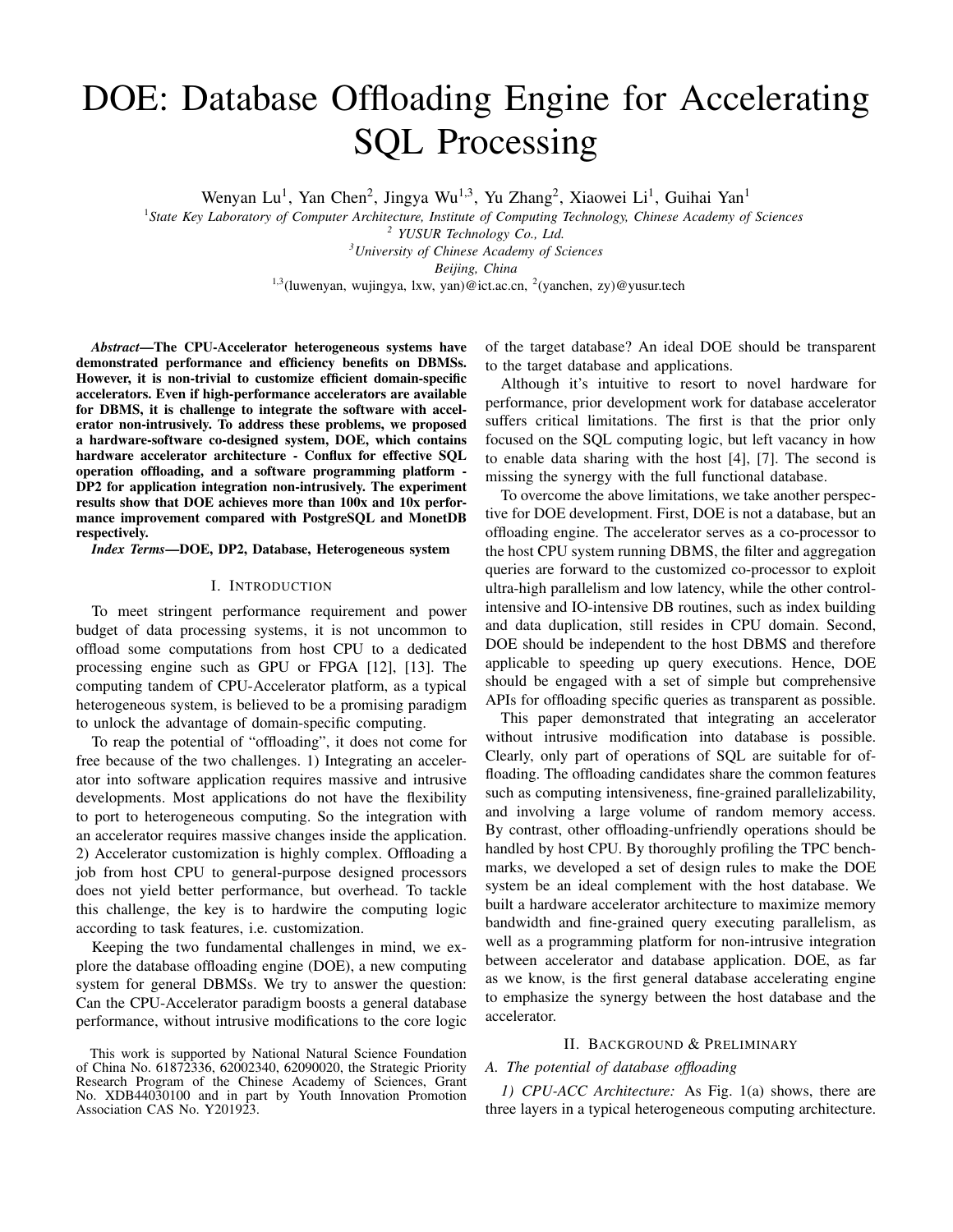

Fig. 1. CPU-DOE architecture

i) Device, that accelerates the specific functions through a customized accelerator (e.g., XPUs). ii) Device Driver, that abstracts the device capabilities for application programming. iii) Application, that uses the device to accelerate the offloadable functions.

*2) The SQL execution flow of database system:* The query operations are complex but have similar execution flow among different database systems. Fig. 1(b) shows a simplified query processing flow, which includes two stages, *Planning Stage* and *Execution Stage*. Planning stage translates the SQL to query plan. The query plan is a binary tree structure, where the tree nodes are the query operators. Execution stage computes the result by executing plan tree recursively.

*3) The opportunity of database offloading:* In database applications, the execution stage is composed of high CPU-cost computations, especially in the high-throughput scenario (like OLAP). So, offloading these computations to a heterogeneous computing device has become an effective solution for the performance improvement of data query. As Fig. 1(c) shows, this offloading solution is systematic engineering of database applications, drivers and device development.

# *B. Offloading-friendly SQL Operations*

We make a detailed analysis on the six offloading-friendly SQL operations in data access pattern to guide the DOE design, as shown in Fig.2.

*1) Selection & Projection:* In the column-oriented storage, the data in the same column are stored in continuous address space of DRAM. Both selection and projection are conducted on specific data columns. So, a huge amount of continuous DRAM access is dominated in selection and projection.

*2) Group-by & Aggregation:* It is common to perform group-by functions based on the ordered sequence. In this situation, it is intuitive to get the groups by scanning the entire data column. Similar to selection & projection, this kind of operations access DRAM from continuous address space.

*3) Hash Join:* Hash join is one of the most complex and time-consuming operations. It is composed of two phases: *build* and *probe*. The core operation of both build and probe phases are hash table lookuping, where the random DRAM access dominates both phases, as shown in Fig. 2(3).

*4) Sort:* Sort operations reorder the records of one table according to the values of a key column in ascend or descend. It frequently involves a large number of random data access and movement. Randomly accessing DRAM for small data is dominated in sort operations.



Fig. 2. Basic Operations vs. Data Access Pattern

In summary, the above operations can be classified into two categories: i) scan-like, continuous memory access, including *selection & projection*, and *aggregation & group-by*; ii) joinlike, random memory access, including *hash join* and *sort*.

# *C. The "Tricky" DRAM bandwidth for DOE customization*

In DBMS, it is not uncommon that ultra low DRAM bandwidth utilization is achieved by both scan-like and joinlike operations. DRAM bandwidth optimization becomes a key breakthrough for performance improvement. Next, we make analyses on DRAM characteristics to motivate the DOE customization.

*1) Continuous memory access overwhelms the CPU computing power.:* Pipeline processing of memory controller conceals the DRAM access latency. The CPU will undergo bandwidth over-provisioning, because it cannot consume such amount of data volume. This case was observed in many column-based operations such as scan-then-filter on a deep column. In this situation, the bottleneck is not in IO-end but in CPU-end, so the DOE should be able to consume such high data volume.

*2) Random memory access causes serious bandwidth utilization decay.:* Long stall cycles are inevitable when accessing random address space. Even worse, while only a small portion data of memory access is required in one operation, for example, 4 bytes out of 64 bytes, the bandwidth wasting will get more prominent. This case was observed in join and sort operations which randomly access DRAM for small data. Avoiding these stalls is one of the most important optimization methodology for the effective use of DRAM bandwidth. In this situation, the processing bottleneck is at IO-end.

# III. DP2: DOE PROGRAMMING PLATFORM

We designed a platform - DOE Programming Platform (DP2) for the integration of the DOE device and database applications. The platform aims to enable the programming capability and computation offloading, while the application is responsible for the implementations of query plans and operators.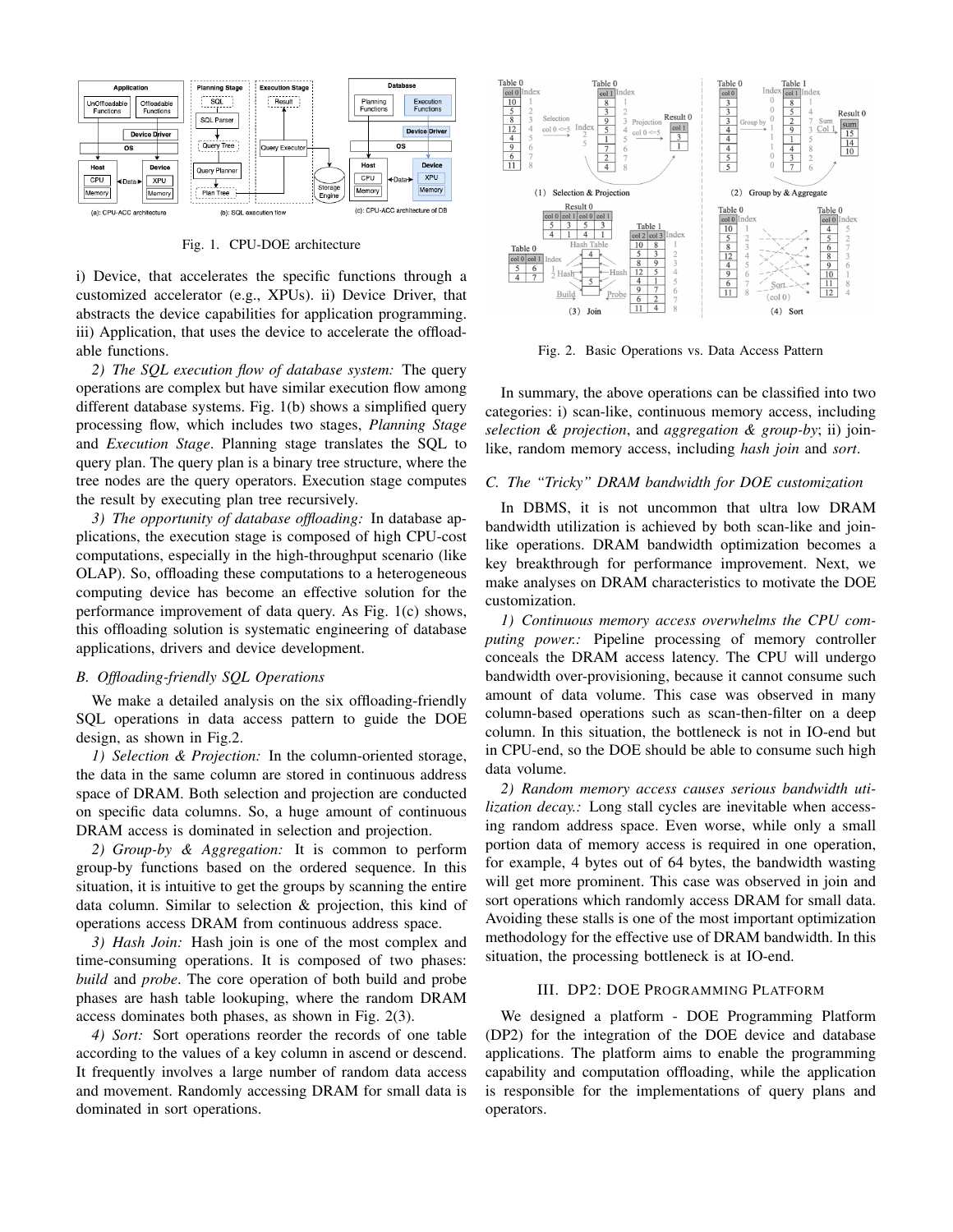

Fig. 3. DP2 Architecture

The boundary between DOE platform and database applications is the query plan and operators. DP2 abstracts and encapsulates the DOE database operators, including the instruction execution and data transmission. It also provides the programmable interfaces for the implementations of offloadfriendly operators. Thereby, rewriting the query plan becomes easier in database applications.

Fig.3 shows the high-level architecture of DP2, which is consisted of four core components.

# *A. Operator Interfaces*

We design the operator interface based on the concept from open-source databases. Generally, the operator interfaces are defined by the platform, and implemented by applications.

- 1) Scan interface that should be implemented for loading target data into device memory with filtering conditions.
- 2) Join interface that should be implemented for joining multiple columns based on the join conditions.
- 3) Project interface that should be implemented for choosing target columns based on the SQL context.
- 4) GroupBy interface that should be implemented for grouping the query result by the given column name.

# *B. PlanTree Interface*

The query plan is a binary tree, in which the tree node is the *Operator Interface*. The query plan is defined by platform, and constructed by the application, and eventually executed by the platform in the runtime. The PlanTree node contains 4 key elements, i) left child node, ii) right child node, iii) the operator implementation, iv) the output of operator implementation. Fig. 4 shows a sample of plan tree, which is constructed for offloading SQL "SELECT a.y, b.z FROM A as a, B as b WHERE a.x=b.x GROUP BY a.x" to DOE device.



Fig. 4. PlanTree Structure

TABLE I COMMON FUNCTION LIB

| <b>Function</b> | <b>Purpose</b>                                    |  |
|-----------------|---------------------------------------------------|--|
| columnCreate    | Create the column metadata and allocate storage   |  |
|                 | space in the DOE device                           |  |
| columnRelease   | Release the storage space in the DOE device       |  |
| columnWrite     | Write column data from host to DOE device storage |  |
| columnRead      | Read column data from DOE device to host storage  |  |
| columnJoin      | Execute a Join operation for multiple columns     |  |
| rowFilter       | Execute a filtering operation on a column with    |  |
|                 | conditions                                        |  |

# *C. Common Function Lib*

The common function lib provides the column-oriented operation functions based on the device capabilities, and is used for the implementations of operator interface by application developer. Table 1 lists part of functions in this lib. As an example, while implementing a 'Scan operator', we use 'columnWrite' for copying data from host to device, then use 'rowFilter' to filter out the rows.

# *D. DP2 Compiler*

The DP2 compiler is built for compiling the offload-able programs to device instructions based on the DOE instruction set. DP2 compiler supports two access modes. i) Static compilation. The Common Function Lib and Operator Implementations do not depend on runtime context. Instead, they are compiled to device in build-time for better performance. ii) Runtime compilation. The PlanTree varies based on different SQL context and optimization strategies. And it is compiled in runtime.

# *E. DP2 Runtime Lib*

The DP2 runtime lib provides runtime APIs for applications to execute the offloaded query plan. The most important API is ExecutePlan, which takes PlanTree as input and returns the query results.

#### IV. CONFLUX: A NOVEL MICRO-ARCHITECTURE FOR DOE

We proposed a novel accelerator architecture design, Conflux, with four optimized mechanisms for efficient SQL operation offloading. There are three goals when designing Conflux:

- 1) Memory bandwidth efficient. The Conflux should on one hand avoid random addresses as much as possible when the data are scattered across the memory space, and on the other hand be able to reach line-rate processing when data bursting. We propose two mechanisms, streaming segmentation and random caching, to make efficient use of the memory bandwidth.
- 2) High performance. Performance is the top priority. High performance comes from two mechanisms: i) computing logic customization, which is represented by hardwired operators such as hash join, sort, aggregation, and ii) computing session management, which enables massively fine-grained task parallelism.
- 3) Programmable. Conflux is not statically configured for a given specific query expression, but can be programmed to executed any complex queries. We build a instruction set able to express tasks derived from the original SQL queries.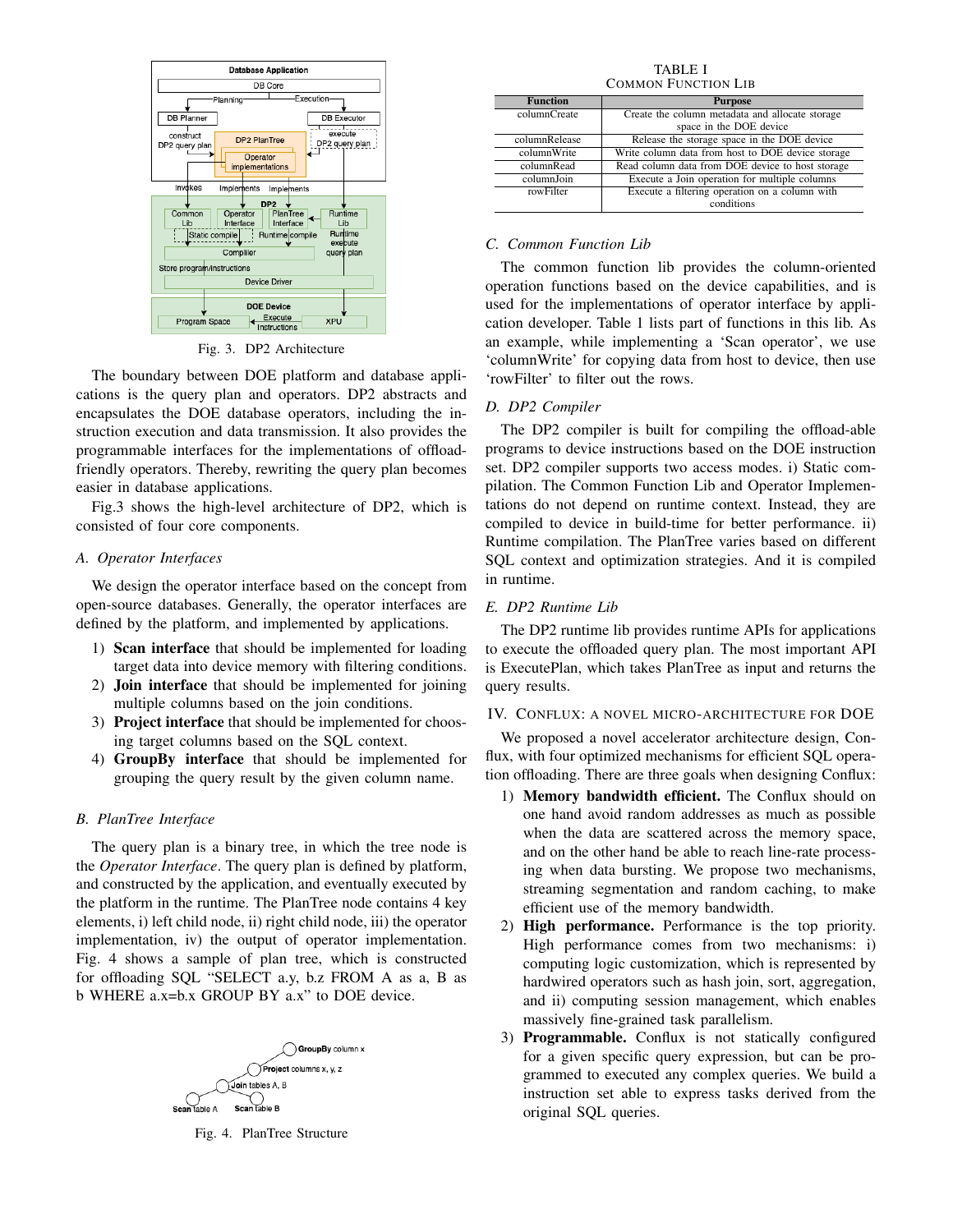

**Host Memory** 

Fig. 5. Conflux Accelerator Architecture

#### *A. Conflux Overview*

The overview of Conflux architecture is shown in Fig.5. To achieve high task-level parallelism, Conflux is built as a manycore system. Meanwhile, to continuously access DRAM as much as possible and facilitate full pipelined data processing for each core, streaming data objects (SDO) are used as the basic data structure. The key components are as following:

- 1) Data object management system (DOMS) provides an efficient shared-memory pool for SDO. It has two main functions: i) Efficient DRAM space management, dynamic DRAM pages allocation and re-collection for SDO; ii) Flexible SDO management, which supports the recording, segmenting and merging functions for streaming objects and can transparently serve hundreds of concurrent data accesses for multi-processing cores.
- 2) Data synchronization system lays a high-speed data transmission channel between the CPU-end memory and the ACC-end DOMS based on PCIe DMA mechanism, to efficiently load source data from CPU-end memory to DOMS, or directly fetch back the results from the DOMS to CPU-end memory.
- 3) Data processing system is consist of several groups of processing cores, such as selection, projection, join, and so on. Each group has a configuration core (C-core) and multiple homogeneous processing cores (P-core). Pcores run in stateless mode across different streaming objects. And C-core can distributes tasks to each Pcore as balanced as possible, to maximize task-level parallelism.
- 4) On-chip cache system is responsible for random data buffering, of which are multiple groups of SRAMs shared by multi-cores.
- 5) Local interconnection system is NOC-based busses designed for local data exchange between P-Cores.
- 6) Control system consists the instruction decoder and task dispatcher translating DOE ISA to various tasks for processing cores.

# *B. Memory bandwidth optimization*

*1) Streaming Segmentation for Continuous Memory Access:* For scan-like operations, data transmission is efficient by accessing continuous address space of DRAM. The key optimization is how to improve the capability of data consumption. We need to maximize data-level parallelism to make full use of DRAM bandwidth. The key approach is to pre-segment each SDO, and all segments are processed in parallel. Note that the SDO pre-segment and result merge are trivial, which is transparently implemented in DOMS.

Fig.6(1) shows an example of *selection*. The original input column col0 is divided into two parts before selection and are processed in parallel.

*2) Random Caching for Random Memory Access:* For joinlike operations, data transmission is inefficient when accessing random address space of DRAM. The key optimization is how to reduce the amount of random access to DRAM. The onchip SRAM has high random access performance. The key optimization for join-like operations is to cache random data on SRAM to ensure the address continuity when accessing DRAM. However, it is challenge to fit a volume-varied SDO into capacity-limited SRAMs. Additionally, We pre-segment the SDO into blocks based on memory pages, and then processing block-by-block.

Fig. 6(2) shows an example of *hash join*. Firstly, Table0 are segmented into two parts. And then hash tables are built in parallel and cached in SRAMs. After that, random hash table lookup is performed efficiently on SRAMs during probe phase.

# *C. Execution Optimization for Performance*

*1) Stateless Execution Simplifying Parallel Tasks Scheduling:* After the streaming segmentation, tasks can be concurrently conducted on multiple P-Cores. However, the number of logical tasks and the number of free physical cores often mismatches, which makes the task to core mapping complicate. To simplify task to core management, we adopt a stateless execution method, and all processing cores work in data-driven style.

Fig. 6(3) shows an example of two tasks (Task A and Task B). After segmentation, all sub-processing of TaskA has been mapped to processing units (*Sel(x, x)*). Due to no data dependency between P-Cores, parts of Task B are allocated to free P-Cores. By doing so, new tasks can be immediately allocated for processing on free cores, such as (new task - >*Sel(2,3)*), which greatly reduces the time of the core stall.

*2) In-place Exchange Enabling Pipeline Execution:* Minimizing the volume of data transmission between P-Cores and DRAM is critical for bandwidth optimization. A SQL query plan often contains multiple processing phases, where contain lots of *producer -*>*consumer* relationships between consecutive phases. Therefore, a huge amount of data transmission can be saved by in-place data exchanging between P-Cores.

Fig.6(4) shows an example of "*selection* ->*projection* - >*join*" task processing. The result of *Sel0* is directly passed to *Proj1* through the local bus, and the result of *Proj1* is used as the input of *Join0* immediately.

# *D. Conflux Instruction Set Architecture*

Flexible and efficient ISA helps to fully stimulate the acceleration engines. We design a basic set of instruction expression, and parts list in Table II. The instruction set architecture (ISA) consists of basic instructions (e.g., *Selection, Projection, Groupby*, etc), and auxiliary instructions (e.g., *StreamSeg, StreamMerge*, etc).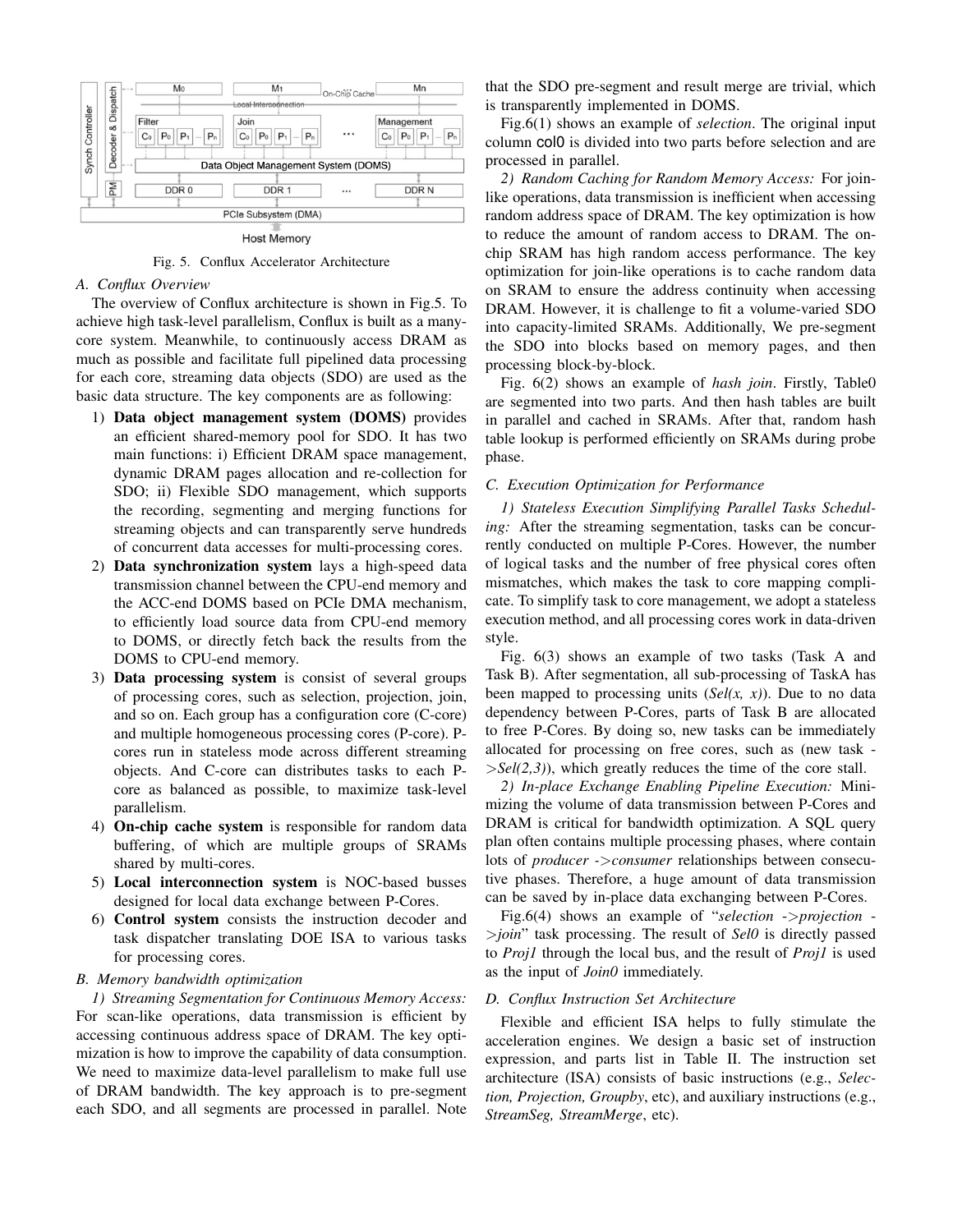

INSTRUCTION LIST

| <b>Class</b> | Instruction       | Type       | Comments                                      |
|--------------|-------------------|------------|-----------------------------------------------|
| Cacheless    | Selection         | functional |                                               |
| Cacheless    | Projection        | functional | ä,                                            |
| Cacheless    | Groupby           | functional |                                               |
| Cacheless    | Aggregate         | functional | ä,                                            |
| Cacheless    | IndexMerge        | auxiliary  | Merge multi-condition<br>results of selection |
| Cacheless    | DataMerge         | auxiliary  | Merge segmented results                       |
| Cacheless    | StreamSeg         | auxiliary  | Segment streaming                             |
|              |                   |            | into sub-streamings                           |
| Cacheless    | StreamMerge       | auxiliary  | Merge multi-streaming                         |
| Cacheleness  | Join              | functional | ۰                                             |
| Cacheleness  | Sort              | functional | ä,                                            |
| Cacheleness  | TreeIndex         | functional | Index-based selection                         |
| Cacheleness  | Projection-random | functional | Random data                                   |

# V. EXPERIMENTAL EVALUATION

In this section, we evaluate the proposed DOE system in terms of DRAM bandwidth utilization, performance, and resource consumption.

#### *A. Experimental Methodology*

*1) Baselines:* All evaluations were conducted on a Dell Precision 7920 tower server featuring two intel Xeon Gold 5218 CPU @2.30GHz, with 64GB of memory (four 64-bit 16GB DDR4-3200). Four DRAMs have a bandwidth of 100GB/s. We selected two representative RDBMSs (PostgreSQL and MonetDB) as our baselines.

**PostgreSQL.** a widely used open-source RDBMS PostgreSQL 11.7. We use the function"pg prewarm" to prefetch data tables into DRAM, to ensure that all queries are executed on in-memory data.

MonetDB. a column-oriented DBMS MonetDB 11.31. We confirmed that MonetDB did not read data from SSDs during query executions, that is, all data were stored in the DRAMs.

DOE. We integrate the DOE to PostgreSQL system through the proposed DP2 platform. And, we implemented the Conflux accelerator in Verilog and build it on the Intel Arria 10 FPGA (10AX115N2F45E1SG), And, we customized the PCB system board with 16GB DRAM (two 64-bit 8GB DDR4-2400), which can deliver 37.5GB/s of bandwidth.



TABLE II Fig. 6. Key Optimizations

*2) Benchmark:* We used the TPC-H dataset as the test data. To make all tables reside in DRAM, we set the scale factor as 1 for most of evaluations. We used the 22 test queries as the benchmark.

#### *B. Configuration Exploring*

Otherwise specified, the P-Core configurations, i.e., the numbers of each type of P-Core, are detailed in Table III.

An implementation can be either computation-bounded or memory-bounded. In DOE system, DRAM bandwidth utilization is the key optimization object. Firstly, considering communication constraint, we evaluate each type of P-Core isolately to bound the maximum number. Then, we carry out a complete design space exploration considering multiple P-Cores under computation resource (ALMs and operating frequency) constraints. Out of 508 viabale instances, we selected the configuration with highest performance configuration detailed in Table III.

| <b>TABLE III</b><br><b>KERNEL CONFIGURATION</b> |            |         |                          |  |  |  |
|-------------------------------------------------|------------|---------|--------------------------|--|--|--|
|                                                 |            |         |                          |  |  |  |
| <b>Selection</b>                                | Projection | Groupby | <b>Projection-random</b> |  |  |  |
| 32                                              |            |         |                          |  |  |  |

Join Sort Aggregate Tree-Index 8 6 32 6

# *C. Experimental Results*

*1) Resource consumption in FPGA:* Table IV details the resource consumption of each P-Core, DOMS, data synchronization system, on-chip cache, control system, and other basic components (Others). The "Others" entry in Table IV includes, PCIe, DMA, and DRAM controllers. Note that some auxiliary instructions are not list in the table, which are implemented in DOMS. The whole DOE system consumes 328089 ALMs, and 34004088 BRAM bits, which occupies 77% ALMs and 61% BRAM of whole FPGA on-chip resources respectively.

*2) DRAM bandwidth Utilization:* The DRAM bandwidth utilization is a key metric for evaluating the database system, which is the key optimization in this paper. Fig.7 shows the bandwidth utilization of Conflux accelerator equipped